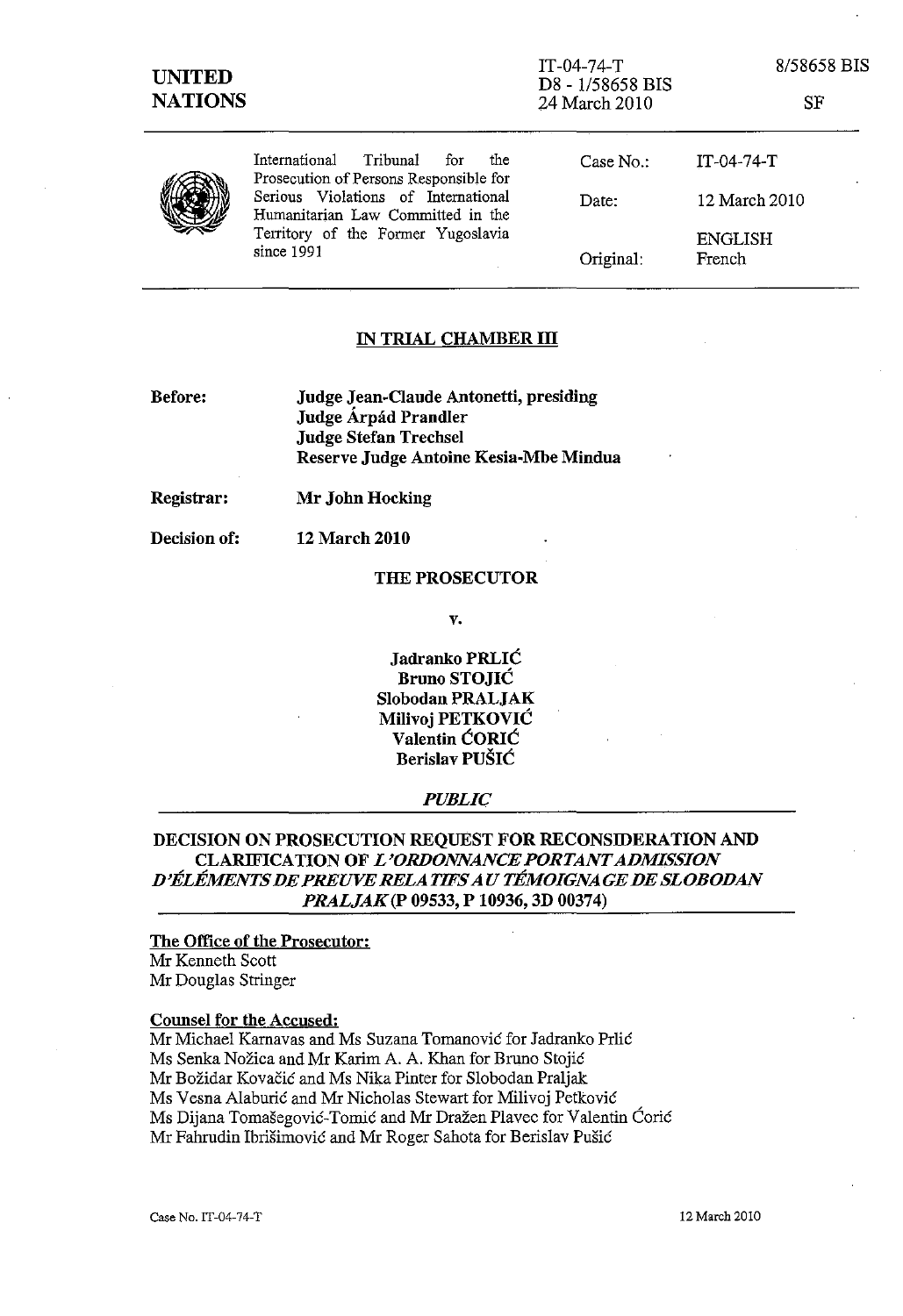**TRIAL CHAMBER III** ("Chamber") of the International Tribunal for the Prosecution of Persons Responsible for Serious Violations of International Humanitarian Law Committed in the Territory of the Former Yugoslavia since 1991 ("Tribunal"),

**SEIZED** of the "Prosecution Request for Reconsideration and Clarification of the Trial Chamber's *'Ordonnance portant sur I'admission d'eiements de preuve au temoignage de Slobodan Praljak'* (Exhibits P 09533, P 10936, 3D 00374)", presented by the Office of the Prosecutor ("Prosecution") publicly on 22 February 2010 ("Request"), in which the Prosecution requests that the Chamber, first of all, reconsider its decision not to admit into evidence Exhibits P 09533 and P 10936 and, secondly, clarify the page numbers of Exhibit 3D 00374 admitted into evidence by way of the "Order to Admit Evidence Relating to the Testimony of Slobodan Praljak",<sup>1</sup>

**NOTING** "Slobodan Praljak's Response to Prosecution's Request for Reconsideration and Clarification of the Trial Chamber's *'Ordonnance portant sur I'admission d'tfltfments de preuve au ttfmoignage de Slobodan Praljak'* (Exhibits P 09533, P 10936, 3D 00374)", filed publicly on 1 March 2010 by Counsel for the Accused Slobodan Praljak ("Praljak Defence"), in which the Praljak Defence objects to the admission of Exhibits P 09533 and P 10936,

**NOTING** the "Order to Admit Evidence Relating to the Testimony of Slobodan Praljak", rendered publicly on 15 February 2010 ("Order of 15 February 2010"), in which the Chamber notably decided not to admit into evidence Exhibits P 09533 and P 10936,

**NOTING** the "Decision Regarding Requests Filed by the Parties for Reconsideration of Decisions by the Chamber", rendered publicly on 26 March 2009 ("Decision of 26 March 2009"), in which the Chamber placed restrictions on requests for reconsideration filed by the parties and recalled that such requests should remain the exception and not the rule,

 $<sup>1</sup>$  Request, pp. 2-4.</sup>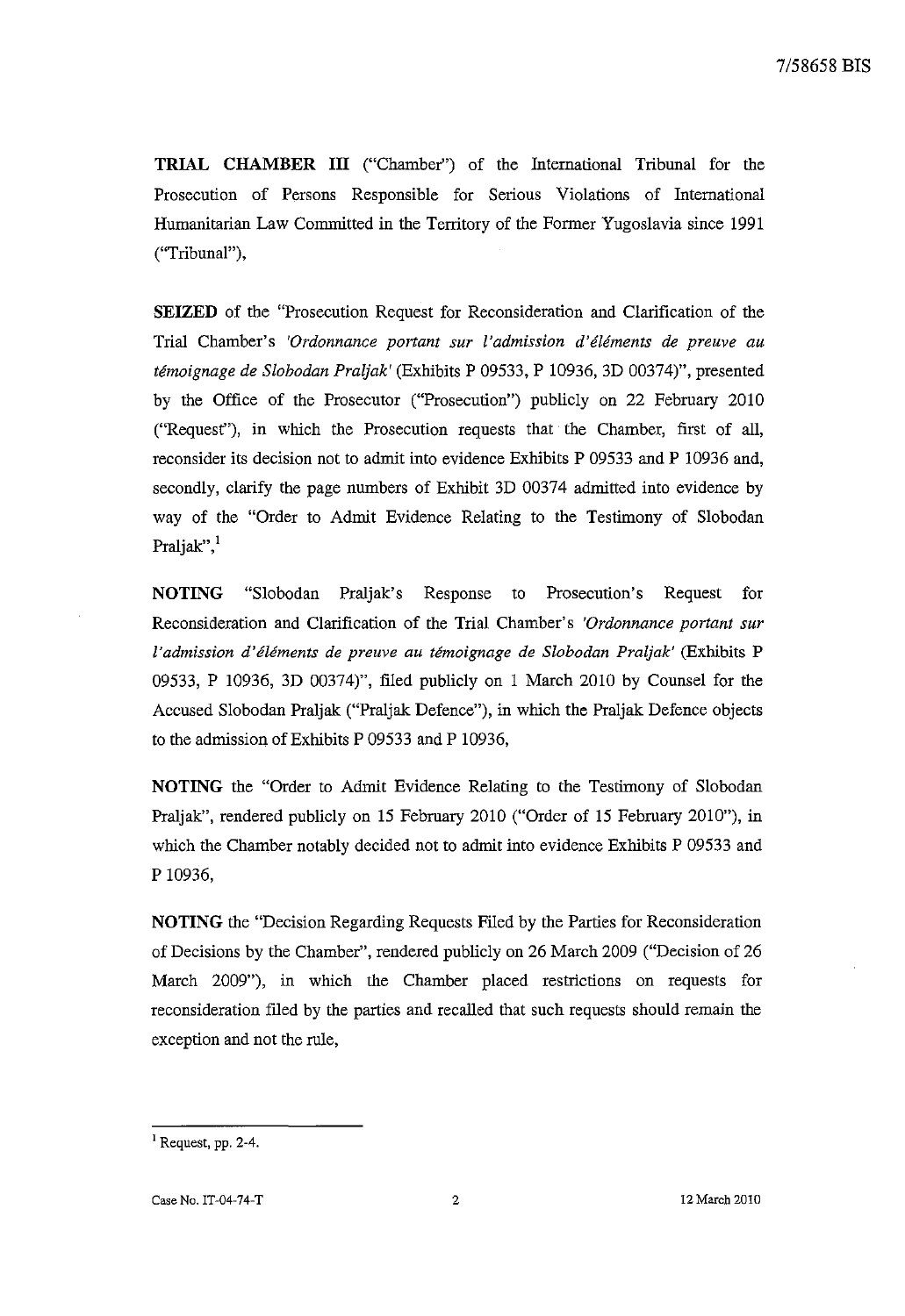**CONSIDERING** that the other Defence teams have not fIled a response to the Request,

**CONSIDERING** that a Trial Chamber has the inherent power to reconsider its own decisions and that it may grant a request for reconsideration if the requesting party satisfies the Chamber of the existence of a clear error in the reasoning of the impugned decision or that particular circumstances, which may be new facts or new arguments, $\frac{2}{3}$  justify its reconsideration in order to avoid an injustice, $\frac{3}{3}$ 

**CONSIDERING** that the Chamber recalls the Decision of 26 March 2009, in which, in order to ensure the proper administration of the trial, it sets out the framework within which requests for reconsideration should be presented,

**CONSIDERING,** with regard to Exhibit P 09533, that the Chamber reminds the Prosecution that the latter committed a technical error by failing to upload the translation of Exhibit P 09533 onto the *ecourt* system as required by Guideline No. 8 of the "Decision Adopting Guidelines for the Presentation of Defence Evidence" ("Decision of 24 April 2008") and reiterates this point in its Decision of 26 March  $2009$ ;<sup>4</sup> that, in accordance with the Decision of 26 March 2009, such a request for reconsideration is not admissible;<sup>5</sup> that, consequently, it is appropriate to deny the Request with regard to the rejection of Exhibit P 09533,

**CONSIDERING** that secondly, with regard to Exhibit P 10936, the Chamber notes the explanations provided by the Prosecution and the arguements put forward by the Praljak Defence in its Response; that it notes, however, that the explanations and the documents, relating to the authenticity of the said Exhibit and recently provided by the Prosecution in support of its Request, were disclosed outside of the time limit; that in the Chamber's opinion, the Prosecution should have provided this information at the time it filed its **IC** 01041 List; that the Prosecution has thus not demonstrated that

**Case No.IT-04-74-T** 3 12 March 2010

**<sup>2</sup>***The Prosecutor v. Stanislav* **Galic, Case No. IT-98-29-A, "Decision on Defence's Request for Reconsideration", 16 July 2004, pp. 3 and 4, citing** *The Prosecutor v. Laurent Semanza,* **Case No.**  ICTR-97-20-T, Trial Chamber III, "Decision on Defence Motion to Reconsider Decision Denying Leave to Call Rejoinder Witness", 9 May 2002, para. 8.

**<sup>3</sup>***The Prosecutor v. Stanislav* **Galic, Case No. IT -98-29-A, "Decision on Defence's Request for Reconsideration", 16 July 2004, pp. 3 and 4, citing in particular** *The Prosecution* **v.** *Zdravko* **Mucic** *et al.,* Case No. IT-96-21A *bis,* "Judgement on Sentence Appeal", 8 April 2003, para. 49; *The Prosecutor v. Popovic et al.,* Case No. IT-05-88-T, "Decision on Defence Motion for Certification to Appeal Decision Admitting Written Evidence Pursuant to Rule 92 *bis",* 19 October 2006, p. 4.

<sup>4</sup> Decision of 26 March 2009, p. 3, footnote 7; Decision of 24 April 2008, Guideline No. 8.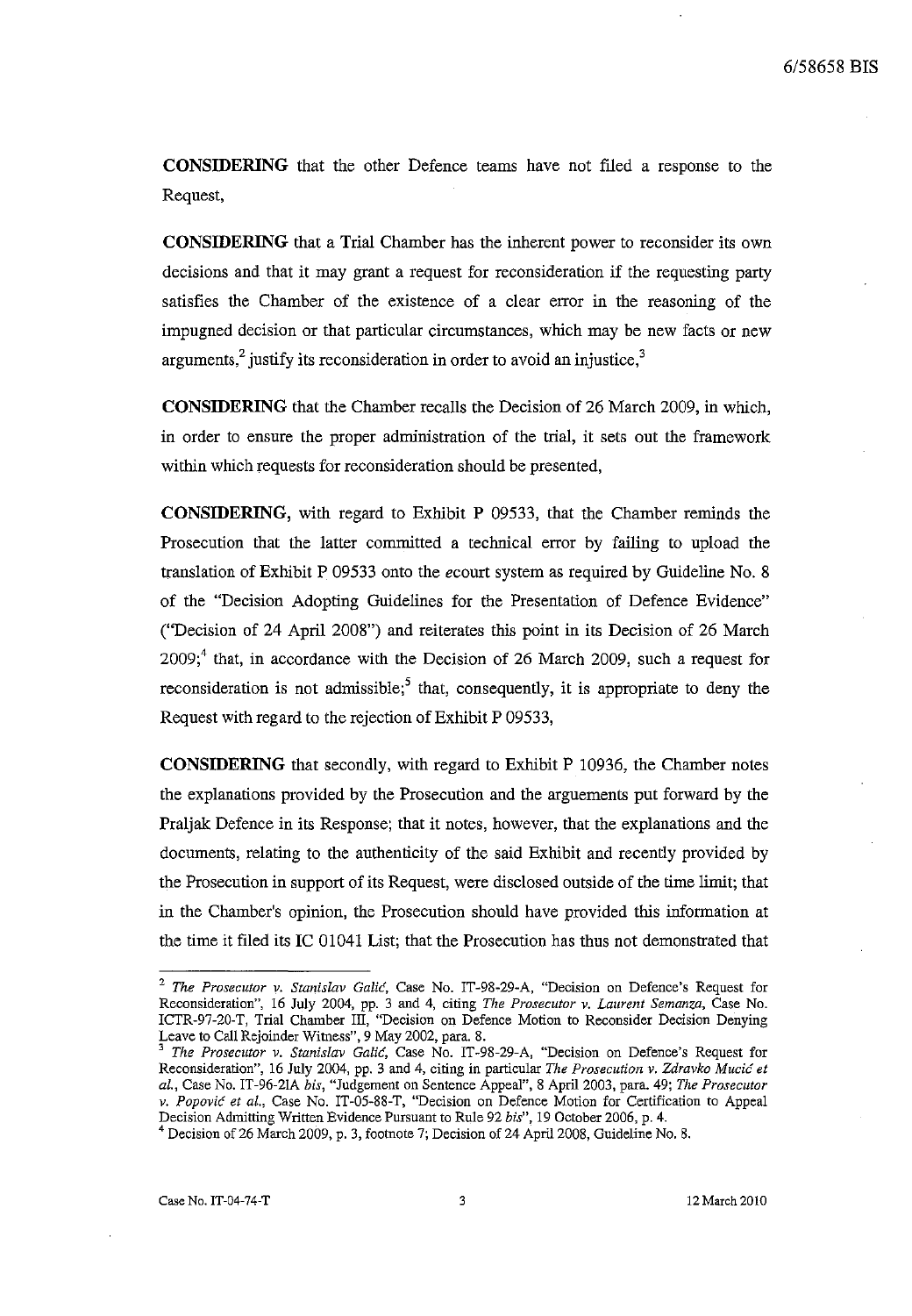the Chamber committed a discemible ernor in the Order of 15 February 2010 and that, consequently it is appropriate to deny the Request with regard to the rejection of Exhibit P 10936,

**CONSIDERING** that, finally, the Chamber notes the Prosecution request for clarification concerning the *ecourt* page numbers of Exhibit 3D 00374 admitted by way of the Order of 15 February 2010 and requests that the Chamber confirm that *ecourt* pages 59 in English and 50 in BCS which were admitted correspond in full to the pages of the attached Exhibit 3D16-0129 in English and Exhibit 3D16-0050 in BCS uploaded onto the *ecourt* system,

**CONSIDERING** that the Chamber recalls that, by way of the Order of 15 February 2010, it admitted ecourt page 59 of the English version (3DI6-0129) and page 50 of the BCS version (3D16-0050) of Exhibit 3D 00374 uploaded onto the ecourt system,<sup>6</sup>

**CONSIDERING** that the Chamber is surprised by the request for clarification since the Chamber has always indicated the *ecourt* page number of documents admitted into evidence in its orders and decisions and that it is the responsibility of the parties, in accordance with the Chamber's consistent practice, to specify in their respective IC Lists the ecourt page numbers of the documents sought for admission;<sup>7</sup> that the Chamber, therefore, considers the Request for clarification to be moot,

<sup>5</sup> Decision of 26 March 2009, p. 3 and footnote 7.

 $^6$  Order of 15 February 2010, pp. 3 and 10, footnote 29; Annex to the Order of 15 February 2010, p. 32. <sup>7</sup> Order of 15 February 2010, pp. 3 and 10, footnote 29; Decision of 26 March 2009, p. 3, footnote 7; Decision of 24 April 2008, Guideline No. 8, para. 30. The Chamber considers it necessary, **nevertheless, to attach in the Annex to this decision, as a reminder, ecourt page 59 of the English**  version of Exhibit 3D 00374 admitted by way of the Order of 15 February 2010 as well as ecourt page 50 of the BCS version of the said Exhibit which bear the econrt numbers, the ERN numbers and the **numbers corresponding to the pages in the handwritten version of the document.**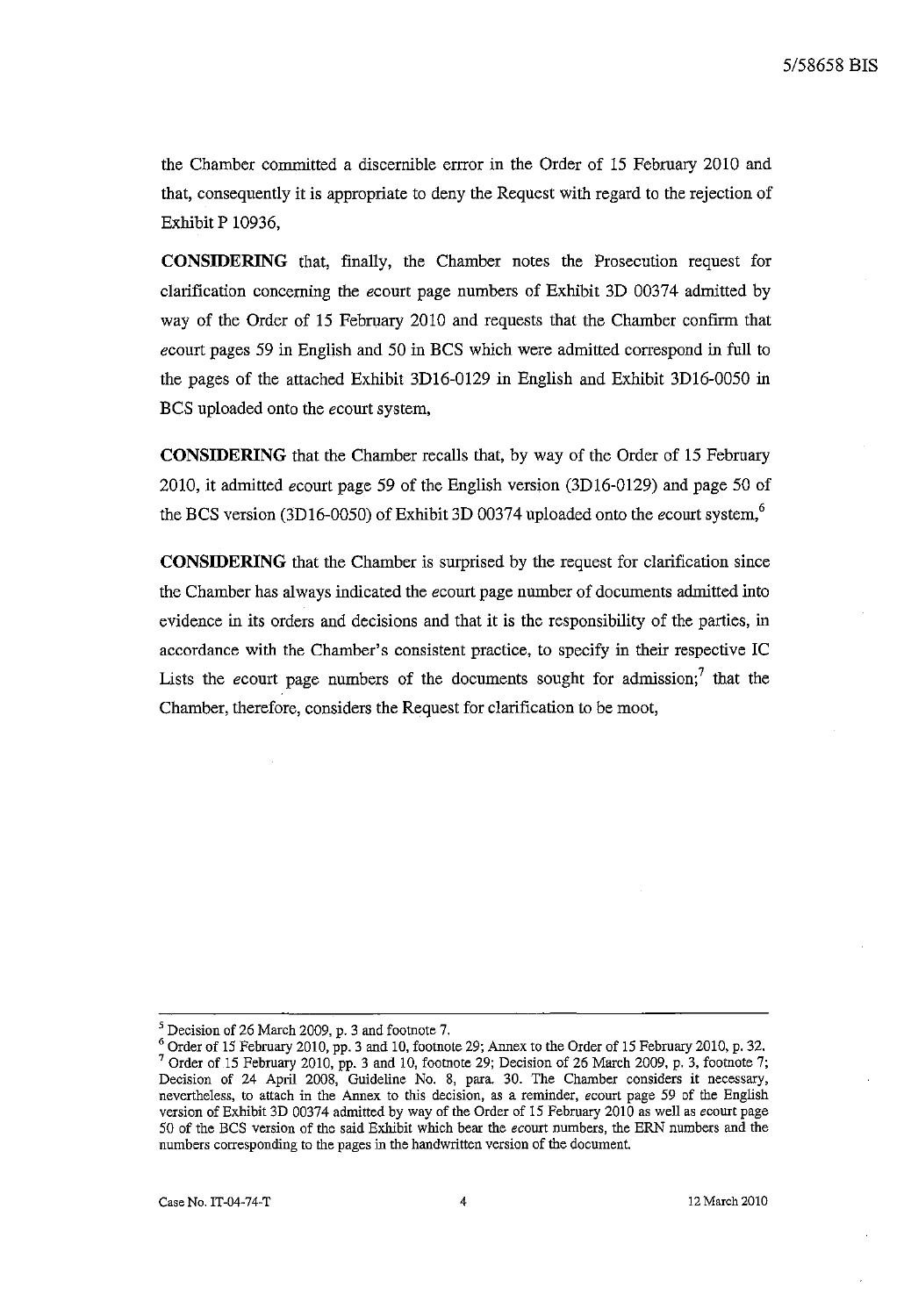#### **FOR THE FOREGOING REASONS,**

**PURSUANT TO** Rules 54 and 89 of the Rules of Procedure and Evidence,

**DENIES** the Request for reconsideration of the Order of 15 February 2010 filed by the Prosecution for the reasons set forth in this decision, **AND** 

**DISMISSES** as moot the Reqnest for clarification of the Order of 15 February 2010

Done in English and in French, the French version being authoritative.

*/signed/* 

Jean-Claude Antonetti Presiding Judge

Done this twelfth day of March 2010 At The Hague The Netherlands

**[Seal of the Tribunal]** 

Case No. IT-04-74-T 5 12 March 2010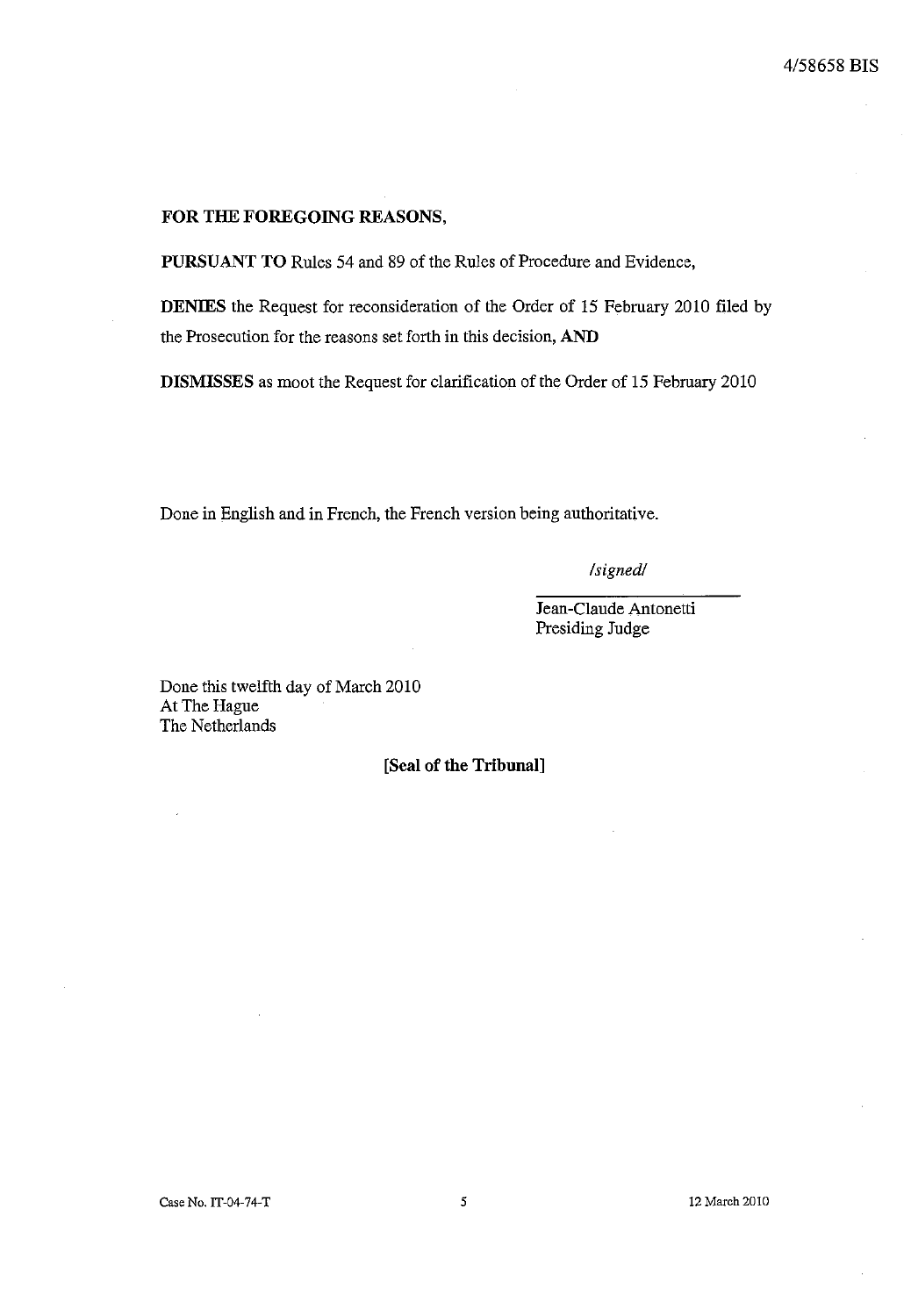$\bar{z}$ 

 $\epsilon$ 

ł,

 $\bar{\gamma}$ 

 $\sim$ 

# **ANNEX**

Case No. IT-04-74-T 6 12 March 2010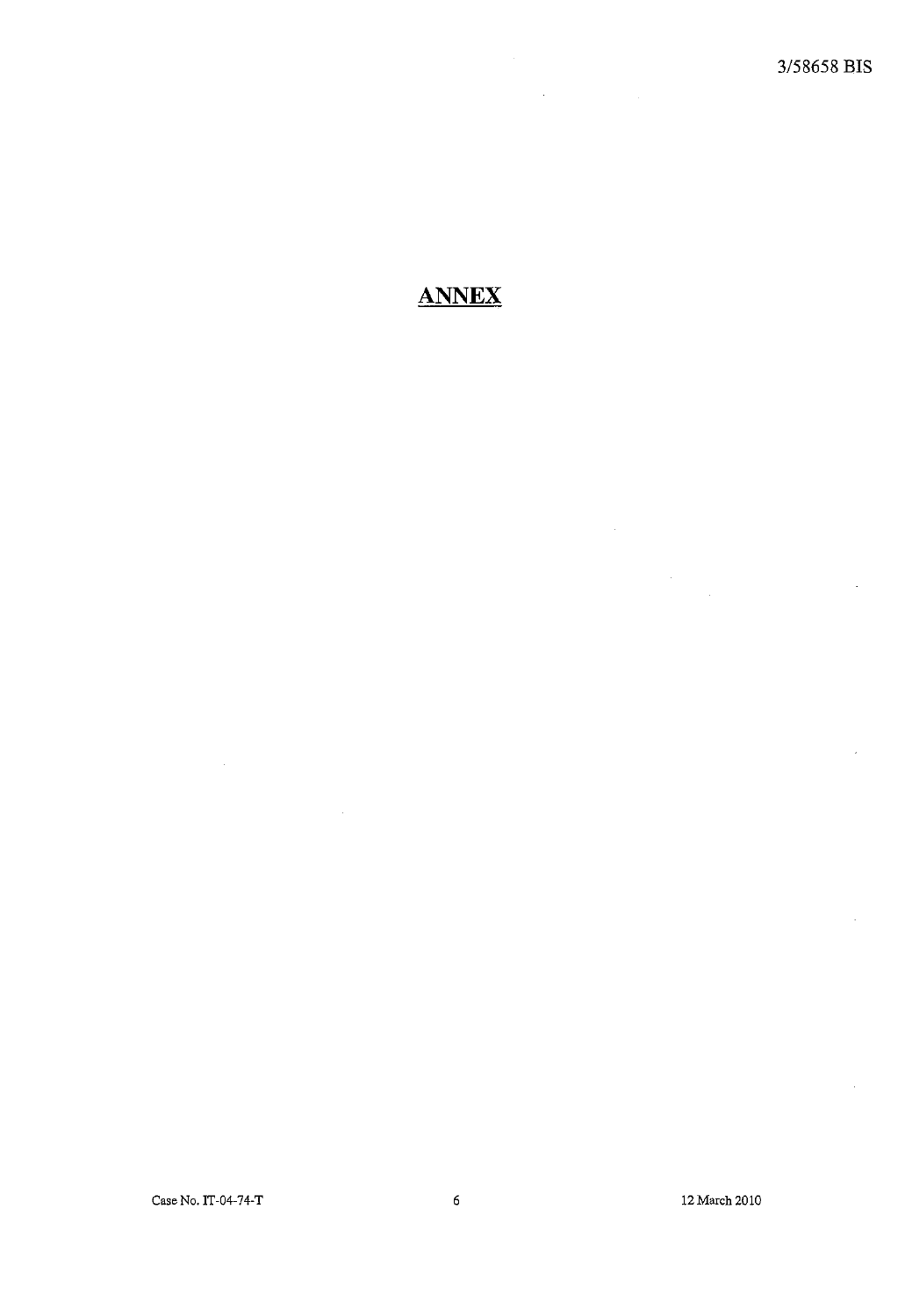## IDENTIFICATION OF THE NUMBERS ON ECOURT PAGE 59 OF THE ENGLISH VERSION OF EXHIBIT 3D 00374 ADMITTED BY WAY OF THE ORDER OF 15 FEBRUARY 2010

3D16-0219 (ERN Number) 59/70 (Ecourt page number)

*page* 49 POSITION OF THE TANK THAT WAS SHELLING THE OLD BRIDGE

*Captions for the image below:* Distance of the tank from ABiH positions Area controlled by ABiH

#### 3D16-0129

49 (page number of the handwritten English version of 3D 00374)